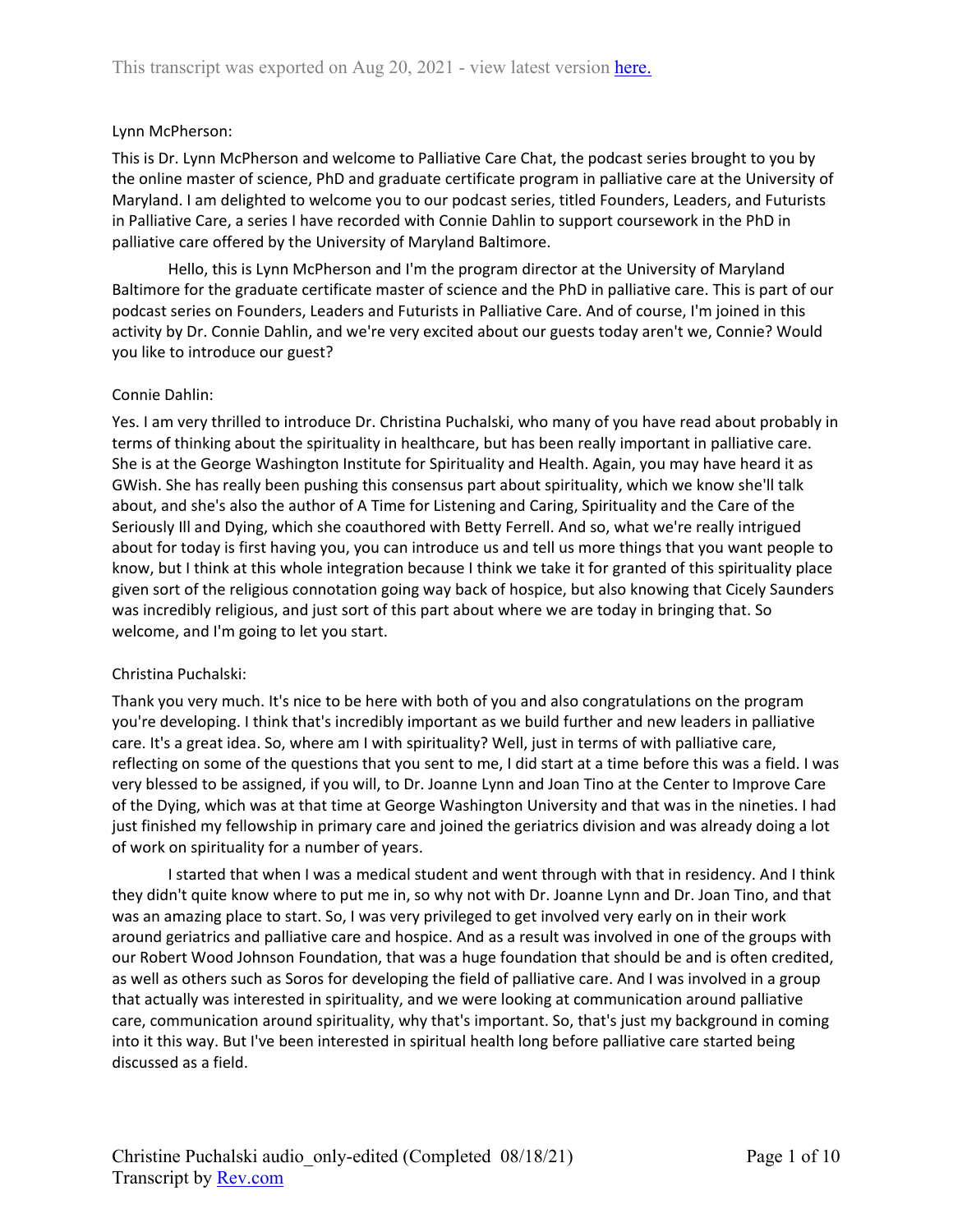I think that spiritual health is an important area of whole person care. You mentioned a book with Betty Ferrell, that was actually Making Healthcare Whole that Betty and I co-edited, and it's based on a work that we did in 2009 in developing consensus guidelines on improving the spiritual domain, the quality of the spiritual domain in palliative care. And that was a very seminal moment, I think, in the field of palliative care in terms of looking at how we should integrate attention to spiritual care and not just physical symptoms and emotional and social symptoms.

So when I started this work in spirituality and health, as I said, it was before the beginning of the field of palliative care, and my interest really was in recognizing that we are more than just physical beings. We have an emotional side, we have a social side, we have a spiritual side, and I felt that this total care model of physical, emotional, social and spiritual, it's really important. And in researching that a little bit more, of course, I came across Dr. Cicely Saunders work on total pain and that concept of the bio-psycho-social spiritual model. So years later, as I to see how I could advance this field of spiritual care, it was only a natural partnership and alliance with palliative care because that already was a required domain in that field, in that evolving field, even before it became a field. So, when we think of what is spirituality, you mentioned religion, or is it spirituality?

Cicely Saunders was religious. I think she also talked about it in a broad sense of the word. We're all spiritual beings. I don't know if you know Jane Goodall, but she was recently awarded the Templeton Prize for her work, and before I went to medical school, I worked at NIH so I got to hear her presentation at the clinical center at NIH, amazing person. And she actually talked about accompanying her chimps through their end of life. So she talked to one chimp that was dying, who was up in the tree and the way she spoke about it afterwards, I talked to her and she was very clear that there's this domain or this essence of life that is in everyone, in animals as well as people. And she has a beautiful description of that in her acceptance speech of this recent Templeton Award.

I like to think of spirituality in that broad transcendent way. Eric Casell talks about transcendence as being deeply spiritual but not necessarily religious. He's a medical ethicist. And I see spirituality in that way, and I think many of us that are in this field look at that inner life. What is it within us? And for some people it may be religious. For other, it may be expressed in relationships or art or music or something that is hard to put words on, which of course it makes it very challenging for those of us that are physicians and like to have things easily defined. But it's not easily defined, but it is, I think, something that is such an essential part of who we are as human beings.

And within the clinical setting, if we have distress in that domain, if you will, spiritual distress, it's significant and it can be incredibly disruptive to a person's life. And so, when we talk about the very nature of palliative care is to be present to others, to take care of their whole care, their bio-psychosocial spiritual model is what it's based on, so to take care of that whole part of the person. We would be remiss in not addressing the spiritual domain, spiritual distress as well as spiritual health.

# Connie Dahlin:

It's interesting, because I think as I've been doing some reading just in my practice, it is interesting that we think that's really important and depending on where you are in the country, how we address that is very different. Being in New England it's very different than say in the South. And then, I think this other part, we've interviewed two chaplains and I think this part about understanding how important ritual is, but then understanding that there's this interesting part happening of the number of people who are quote unchurched, and then still the number of people who, if they're in a religious affiliation that that actually makes it harder for them sometimes.

Christina Puchalski: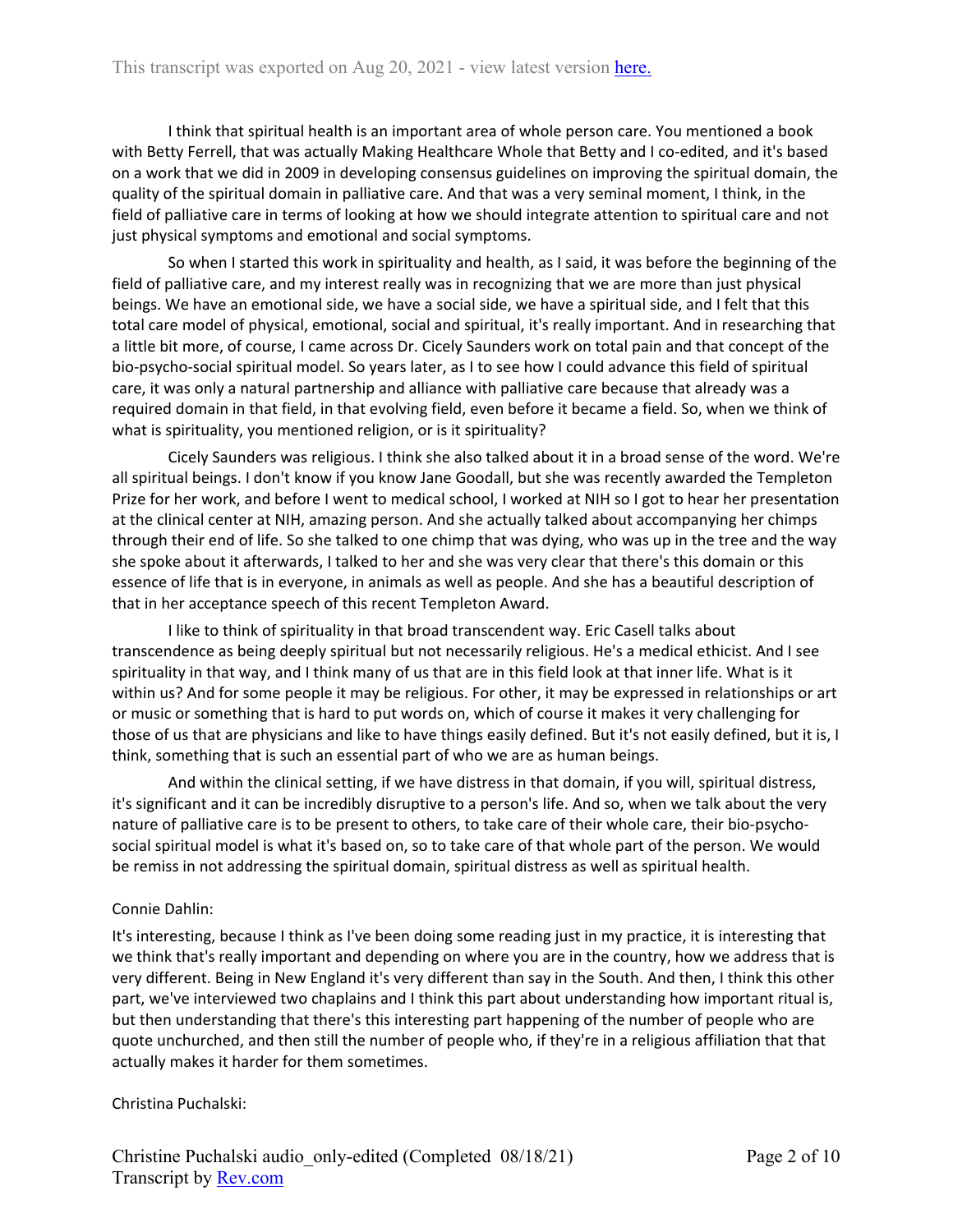## I'm not quite... what makes it harder for them?

## Connie Dahlin:

I think it's Tracy Balboni's work of looking at the people who have a high religiosity, in fact sometimes they can have a harder time with coming to terms with this end of life and trying to make sense of it. So, I just think it's really interesting because you would think about if people are unchurched, well maybe they're adrift and they can't come to terms with it and people with religion would be more comforted, except for then some of the work of if you're more churched, then how do you make sense of it, of kind of conforming to some of the parts? I mean, so it's just interesting and that's probably more theological, but I find all of that just intriguing on a day-to-day basis in practice.

## Christina Puchalski:

I think the concept of extrinsic versus intrinsic religiosity may help frame my answer to your question. That we all may, if we happen to be religious, there's an extrinsic aspect of that. Our attendance at faith communities, whether we pray or not, or meditate, and how frequently, those types of more external measures. But how we integrate our understanding of God or religion or our faith is very personal and is very internal. And I think that's what aligns with the spirituality broadly defined area. So, we can get stuck at an identification at a label. We can say, well this person... and this often happens in the miracle discussions... uh-oh, they're religious and the end of life discussion is going to be difficult. What does that mean? So, I think if we try to move beyond that label, if I'm doing a spiritual history and someone tells me that they're Jewish or Muslim or Buddhist or Christian, I certainly want to know what that means to them.

And it's often in that second or third question that it's how do I understand my meaning in my life? How do I understand that vis-a-vis my religion or my cultural background, or what is going on with me right now? So, this is where we need to move into those deeper conversations with people. And that's what's so exciting about how... we have developed a course, Betty and I, on interprofessional spiritual care education curriculum. And part of when I developed that, we were thinking about how do we... we had a module on communication which of course has to do with spiritual history, but I added a module on compassionate presence because when we move into talking around these areas of meaning and purpose, or very, very, very deep suffering, we are not... unlike physical pain management, there's not something that we can quickly fix. Right?

So, we have to be prepared to be present in what may be very uncomfortable for us to listen to, by the way, and resist our very nature to try to make people better, because there's nothing wrong with trying to make people better, but in those areas, those deeply personal areas, the best thing we can do is to be silent and intently silent and really present to someone and listen to their story, and then maybe using some skills around contemplative listening, maybe ask something that might help the person deepen their story but not ours. It's not an agenda driven part. And this is, I think, where those types of questions around how do religious people or non-religious people understand, I don't want to say it's irrelevant, it's not a relevant, but the story often is on a very, very, very deeper level.

And that's where I think we want to be with our patients. It's also about letting people know that we're there during their time of deepest angst, as well as joy. But that, I think, is what's so incredibly important about interprofessional spiritual care and how we, all of us on the team, practice that art of deep listening and presence. We should recognize how to identify and diagnose spiritual distress. And then as you mentioned, working with chaplains as the experts in that area is critically important.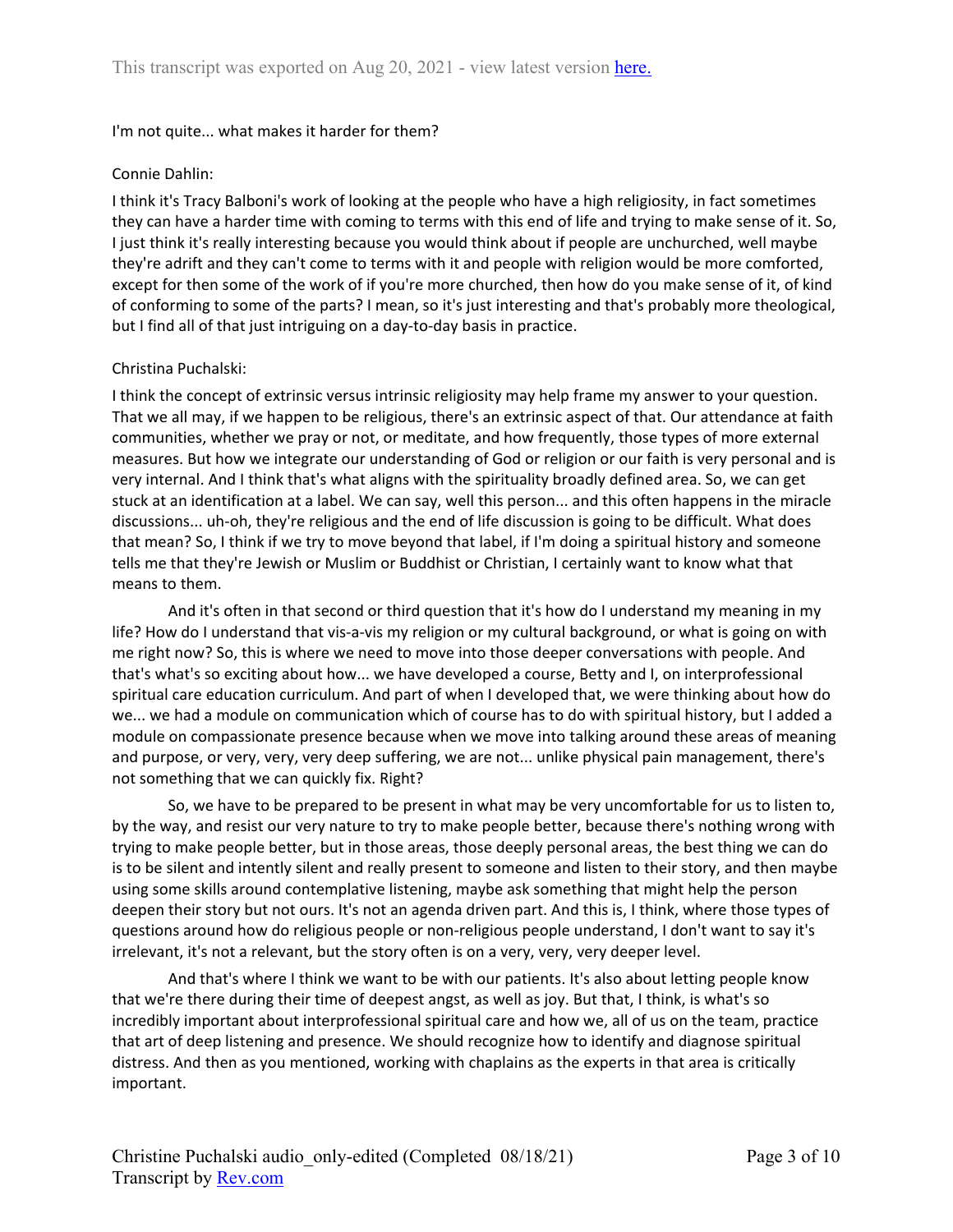## Connie Dahlin:

That's an interesting thing, because I think I've been focused in the last day or so of this difference between communication skills and a clinical encounter. And I think you have to be a clinician to kind of understand that difference. But I think what you speak to Dr. Puchalski, is this part about being present and really that means also some emotional intelligence, right? That somebody says something, we explore it and we go forward, but it may not be a set script. And I find that is an interesting place right now, particularly with COVID, because I think with urgency we needed to teach people some skillsets.

So, we gave them some rules, right? And that's okay for like basic level, but that doesn't translate to some of the more complexity, which I'm trying to have this conversation with somebody about what we're really trying to teach and you are even mentioning it more, is emotional intelligence, but even this spirituality intelligence, right, of that we may not fix it and we might just be present in that difficult time. I still think a lot of palliative care clinicians don't know how to sit in that space.

### Christina Puchalski:

As you're talking, I was reflecting on the questions you had about the beginning of this field, where we are now and what are the challenges. So I will tell you, and I think it's what I heard you say, that we equipped people, so for example, the FICA tool is a way to talk about spirituality, but hopefully you integrate that. One integrates that into the way they talk with patients so they don't all of a sudden say, "Whoops, I've got to stop talking about this and now I'm going to talk about spirituality," but it should be a seamless flowing conversation. Right? And what I think of as the strength of palliative care, and I've said this from the beginning, and I don't know that it's a totally popular way to say it, but I think it's just good care in general.

It's a model of the way that people older than us have practiced medicine back in the day where you have a relationship with your patient for whatever period of time. If it's 15 minutes, if it's an hour, if it's 10 years. Now, I have patients that I've seen for many, many years and I have patients that I've just met today and I'm going to begin the relationship today. But, you really sit in a space with that other person for whatever time and while you may have some communication skills that you've learned, it's not that you pull out of your head or on a chart, "Oh, now I've got to ask these questions," but you have to follow your patient's lead. So, you're in a conversation and they may bring up something that sounds like spiritual distress or emotional distress.

And then you know what kind of questions to ask to explore that further. But, what I would hope for palliative care is that we move beyond some of these... we're in a struggle right now because we have to have metrics and things like that that show the efficacy of what we're doing, and that's important, but I hope we move beyond that to just recognizing the importance of the whole person care, the relationship, sitting in front of another together in uncertainty, which was a huge lesson last year with COVID, is again right now with COVID. But how do we sit with another in uncertainty and try to tease out together what are the main issues that we need to address in that particular visit? Right?

### Lynn McPherson:

Connie, you're muted. You're still muted.

### Connie Dahlin:

I did it too fast, sorry. You brought up something that I think is also really interesting. And it's this part that we know, what is this deep level of assessment and really trying to figure out where the patient is, and then having metrics that don't capture that, and to the next level having administrators who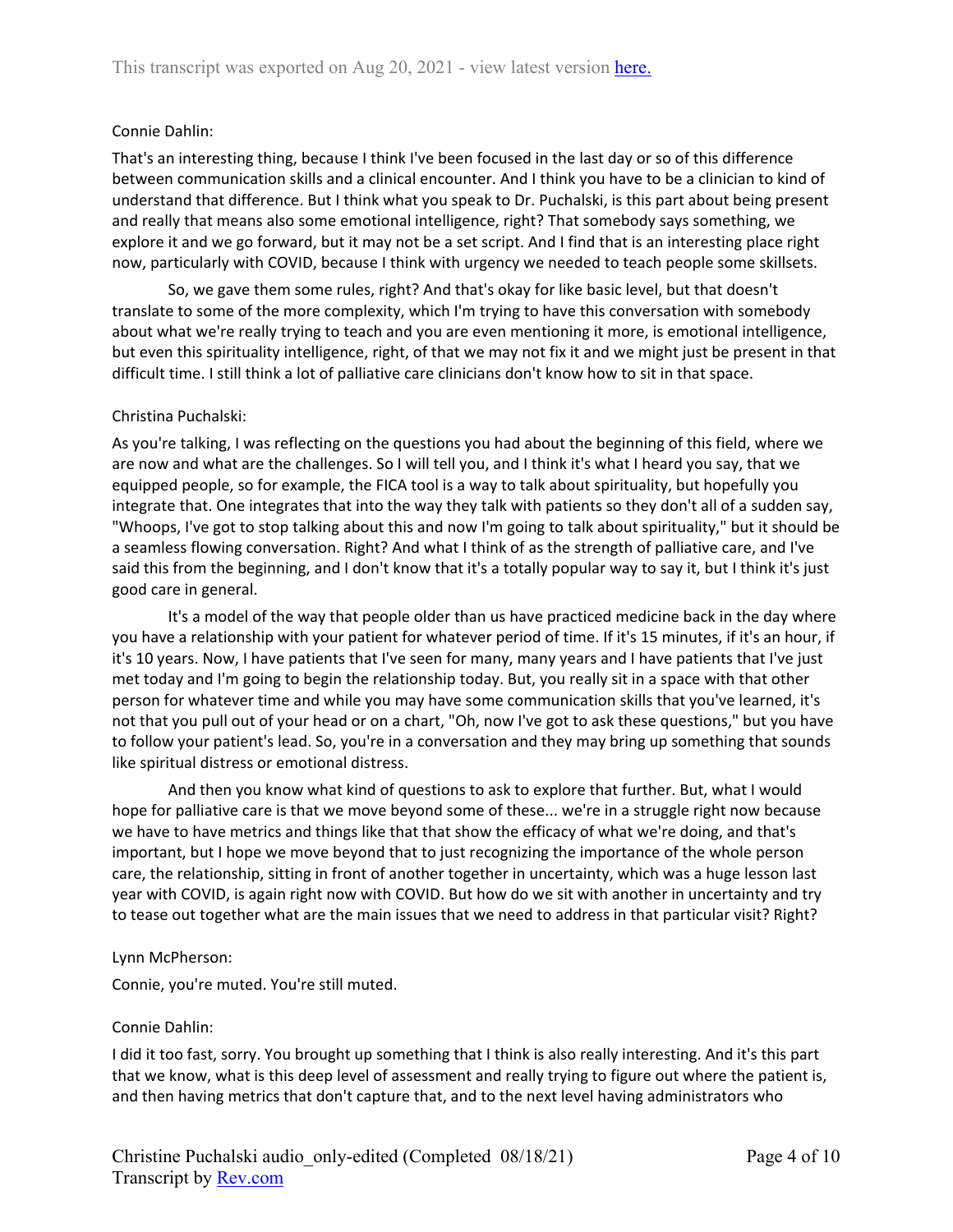sometimes may say they value that but then when we do it, they're like, "Why are you spending so much time?" Right? This whole thing about our views. And I find that fascinating. So, I just would love to hear your conversations that you've had with your administration knowing that they know you're the expert on this and that this is such an important part of our care.

## Christina Puchalski:

I don't have a quick answer on that because it's a work in progress. I think you have to think about the various stakeholders in these conversations, right? So there's the administration that's going to be looking at dollars, which we can't be doing everything for free, I understand that completely. So, how do we frame, and CAPC and Diane Meier and others have done an incredible job of framing what palliative care does in a way that also speaks to all those audiences. So, you don't need to recreate the wheel, but in terms of spiritual care we're at that point right now, trying to frame those conversations. I don't have exact answers. Certainly, patient satisfaction and alleviating... if we can show that our interventions alleviate suffering, that's crucial. And if we can show the efficacy of each member on the team in doing this, I think that's important, but where we are right now in spiritual care is sort of where palliative care was many years ago. We're at that point of developing demonstration projects in this area.

And what does that look like? And having more and more people involved. When I started this, very few people were involved in spiritual care. And now there's people all over the world that are doing things. So, let's begin to think about demonstration projects or piloting some of these ideas and seeing where that goes in terms of models that people can use in palliative care and clinical practice. I will say to broaden this, that spiritual care is not just within palliative care, it's within all of care. So, I'm working with a colleague, she took our ISPEC course last year, and she's going like gangbusters at Columbia and looking at spiritual care within primary care. One of my thoughts when there's a question about what do I think the future holds for palliative care, honestly, if we are super successful at the generalist palliative care... why did palliative care start?

There are many reasons, but the support study was clearly one of them, people dying in pain and not having their goals of care addressed or anything around that. So, I think palliative care has been incredibly successful in both of those points. And so now, what if palliative care really becomes successful? And we trained generalists and pain is well managed, other symptoms are managed, everybody's addressing the important issues including the spiritual issues, that would be ultimately success. Right? Spiritual distress is attended to, emotional distress, social, physical pain, all of that is addressed, those are really the goals of palliative care. And that all clinicians are able to navigate those conversations around end of life care, around goals of care. And they're messy conversations, right? We're still at a point where I think we're not always integrating spiritual and religious beliefs and values into those conversations, by the way, the goals of care conversations, but we're getting better at it, I think, as a society, but we have a long way to go.

I think once we get to that point and as we succeed, will palliative care be obsolete because we've been able to train everyone? And I'm being very Pollyanna because I think there'll always be a need for palliative care, but I'm just trying to drive the point home of what is the reason that palliative care got started. We have addressed many of those issues. One of the still to be addressed better is spiritual distress. We all have to work on that. And to your point, yes, we need more research and we need more metrics around that so that all those audiences can recognize what we already know is important.

Lynn McPherson: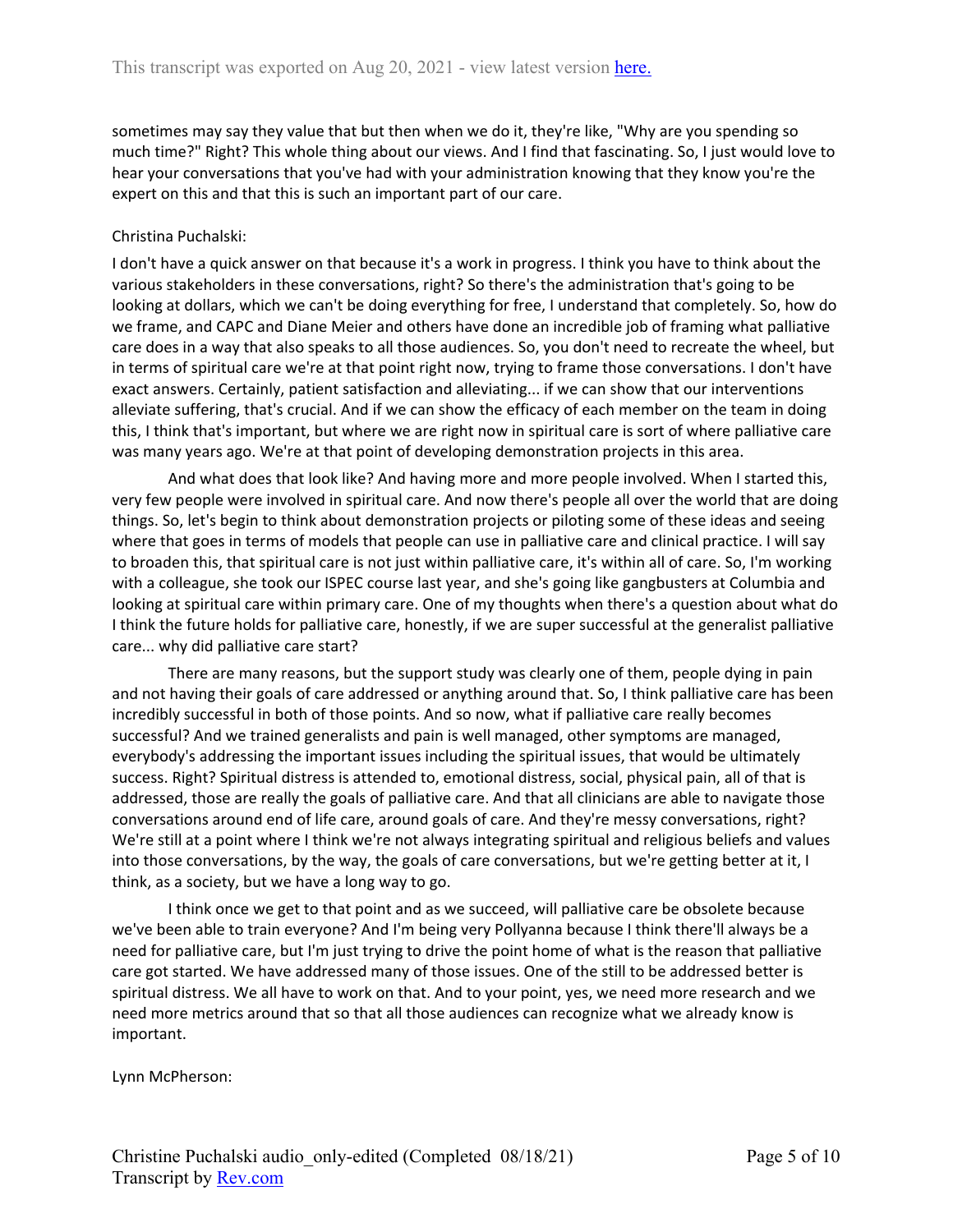Do you think we're doing an adequate job in our professional schools of medicine, nursing, pharmacy, social work, to prepare people in that primary palliative care role in the aspects of spirituality?

### Christina Puchalski:

Don't think we're as good at those levels... nursing I think we are. And largely that's thanks to Dr. Betty Ferrell and her colleagues. I'm limited in what I know what nursing school does, but I can see the ELNEC program and others. I think we could do much better in medical school and in other professional schools. I think that's a huge area. I do think that we're beginning to do better at training the generalists or at least having, for example, primary care doctors I know who are very well in palliative care and are trying to practice these principles. So yeah, I think there's certainly a need in education, but I think we're doing better in all those areas. I mean, don't you think there is?

### Lynn McPherson:

I do think we're doing better. I was surprised about a year ago, we took our 17 year old poodle, miniature poodle, to the vet and she brought up have you ever heard of the term palliative care? And my husband was like, "Oh God, don't get her started." But yeah, it's even permeated the vet care now.

### Christina Puchalski:

There is. I mean, so about four or five years ago, a new specialty within veterinary medicine on palliative care. But many years ago, now would be about 10 or 12 years ago that I took my cat to the vet, and they actually asked about her goals of care. And I sat there and I said, "I need to have a medical student here with me."

Lynn McPherson:

Exactly, exactly.

### Connie Dahlin:

Well, and they also have done a better job. I mean, I've had to put down several animals and they're sending you a bereavement card, right, because they know for some people... so they've got that down. I think the other part that's really interesting is I always worry about the spiritual part sort of being put on the chaplain of the team, but yet they're part of the team. Right? And so, trying to make sure that they are not having to take care of the team too much because they need to be part of that team. But then the other part is like what is the... there's been such a variation and I just had this conversation because every chaplain I have worked with has been excellent and can have goals of care conversations probably better than the clinicians, because exactly what you're talking about they can get into that spiritual part and get into those values.

And it was really funny because somebody said, "Well, that's out of their scope of practice." And I'm like, "What? I mean, really? No, I don't think so because I also have had situations where I might be with the patient's family and having one conversation and the chaplain has been with the patient and does a wonderful job and is actually the key to this success." And so it's interesting, I think, about the labels we put on to people when we get into the spiritual realm, because I think the flip side also is I work at a community hospital. Our chaplain department isn't as strong as it could be, but some of the nurses are comfortable to a point but then it's like one question of like, what do I do with the spirituality piece, and then they'll be like, "Okay, now we need a chaplain."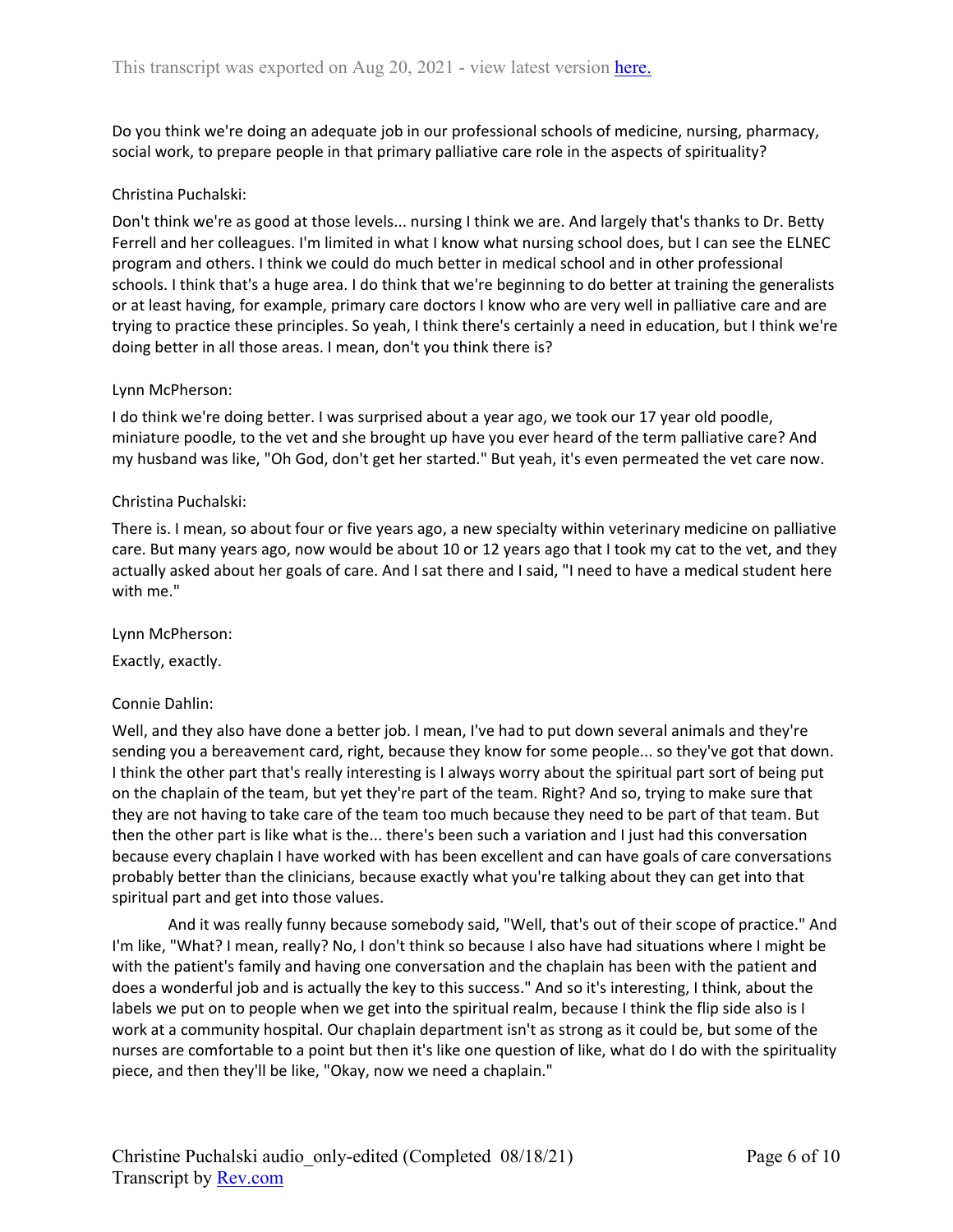Rather than sort of the next question being, "Tell me what you mean by that? What are you looking for?" And so, I don't know if it's the discomfort because, I will speak for the nurses, we like to fix things and we like to tie things up in boxes, and so it might be hard for people to kind of sit with that. But I almost feel like all of us need to go through CPE or something so that we all feel comfortable and can support our colleagues in a better way.

## Christina Puchalski:

So, I have a couple of thoughts on that. First of all, yes, chaplains should be involved in goals of care conversations, but part of the goals of care conversation is also prognosis and being able to convey that. So, I think ideally it's done jointly or there's separate conversations. I think when we think about what would success look like in terms of spiritual care within palliative care? Well, and it's also true of care in general but let's stay with palliative care, that every team would have a chaplain, as well as a nurse, a doctor, a social worker, therapists, et cetera, whatever the context is in. Right? And that everybody on the team would address spiritual issues and not just a chaplain dump, which is I think what you were sort of alluding to, George Chanza once said we don't want chaplain dumping, we actually want you guys to do something. Right?

So, we are there, we're human beings. We're bright. We can have conversations with our patients. We should be able to assess for spiritual distress. So, it involves knowledge. I think we need much more training, hence our interprofessional spiritual care education curriculum, ISPEC program, to train clinicians on how to do this in their practice, but all clinicians should do that. And all clinicians should be involved in including a spiritual question within goals of care discussion, as well as cultural and other kinds of questions. But we have to recognize, and I think this is where we in spiritual care are trying to do what palliative care did, is palliative care was successful because of, I think, two major areas. One was training. Training the workforce. And the other was the demonstration projects and eventual pilot research projects and developing the research in the field.

So, it's true for spiritual care within palliative care and within care in general as well. We need training to know how to do this as clinicians. We also need to know when to refer to a chaplain and when not. We need to know how to refer to a chaplain. And a part of that is we need to advocate with our hospital systems to have chaplains. Not all, my hospital included, does not have what I think is an adequate chaplaincy program. So, we need to make sure that the chaplain on the palliative care team is not just 10% of the palliative care team, but is fully part of the palliative care team, and has time to be fully integrated so that when we say spiritual care is fully integrated it means that at every team meeting it's addressed. That in rounds, it's addressed.

That the hospital makes adequate provision for adequate chaplaincy, not just one per team, but whatever the size of the hospital is or the services and that and that all the clinicians are trained in how to do this at least at a level one course. So, our ISPEC course there is a train the trainer because we want to train people to go back and train others, but they don't go back with nothing. They have an online ISPEC course like ELNEC, it's modeled after the ELNEC program. So there is at least an online course that clinicians can take. And our goal is to bring chaplains and clinicians together to these training courses, to do what I just said, that the two go back, the clinician and chaplain go back to be leaders in their setting. And that sends a very strong message about the importance of both sides of the team, the generalist, spiritual care professionals, us and the expert, which is the specialist, which is the chaplain. So I think within spiritual care, we have a long way to go.

I think palliative care in general is way ahead of us, and we're following their example in terms of how to create a field and how to do what's necessary. I think palliative care is an incredible example of educating the workforce early on and developing these demonstration projects and the research to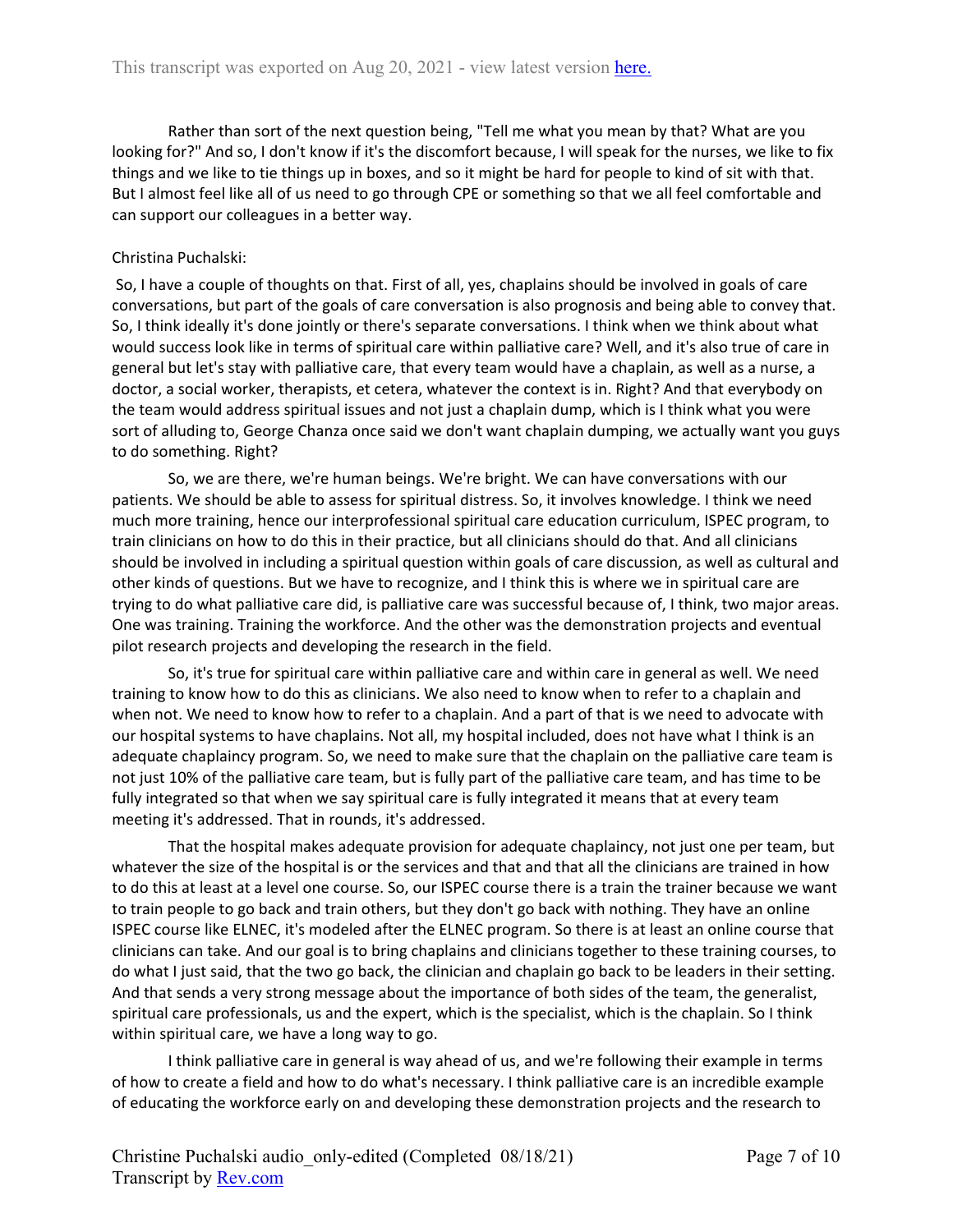make it successful. We are all at a place, Mary Lynn, as you just said, in terms of education, training the workforce and then training students, the medical school, nursing school, social work, et cetera. I do believe in both those areas we need to continue to do that in a very sustainable way and in a very thoughtful way. I think we have a ways to go with that.

#### Lynn McPherson:

Would you like to share any information about GWish and are we ever going back to Lord's again?

Christina Puchalski: Lords, you mean Assisi?

Lynn McPherson:

Oh, Assisi, right, okay.

#### Christina Puchalski:

Yeah, so GWish we are very actively involved in some of the work that I just talked to you about, our ISPEC course, our next one is in October, it will be virtual still because of where we are with the COVID virus. And that's going to be October 14th and 15th online and we check our website out for applications. We'll be doing more mailings and we'd love if you would share that as well. And we do the Assisi retreat every year for healthcare professionals. I want to let you know it's not just for religious people. We get people from all over the world of many different backgrounds, atheists, agnostics, religious, not religious, cultural, different specialties as well. It's really, it's just an incredible journey. And we had one online again this year, but we are hopefully hoping for next week, we have a reservation in Assisi for next July.

So, we'll be sending that out as well. And then, in terms of something I think that you both mentioned, is how do we train our clinicians to be present, to be really present? So we have a program called GWish Templeton Reflection Rounds that we've piloted in about 18 medical schools, and a lot of people have integrated that into their settings. So, we would love to do more with palliative care teams around reflection rounds. I think that is one way we focus on compassionate presence as a competency and how we can learn to both be heard in that compassionate way, but also how to facilitate those groups so that we can work with medical students and nurses and nursing school and practitioners on how to teach through experience, what it means to listen to someone at that deep level.

Lynn McPherson:

A lot of qualitative research in what you do.

Christina Puchalski:

Yes, yes.

Connie Dahlin:

So I think you've mentioned, I mean, sort of how we can improve that. What do you kind of think in terms of, for our students who are the leaders, things that they should be thinking about for the future and both in moving palliative care and in their leadership?

Christina Puchalski: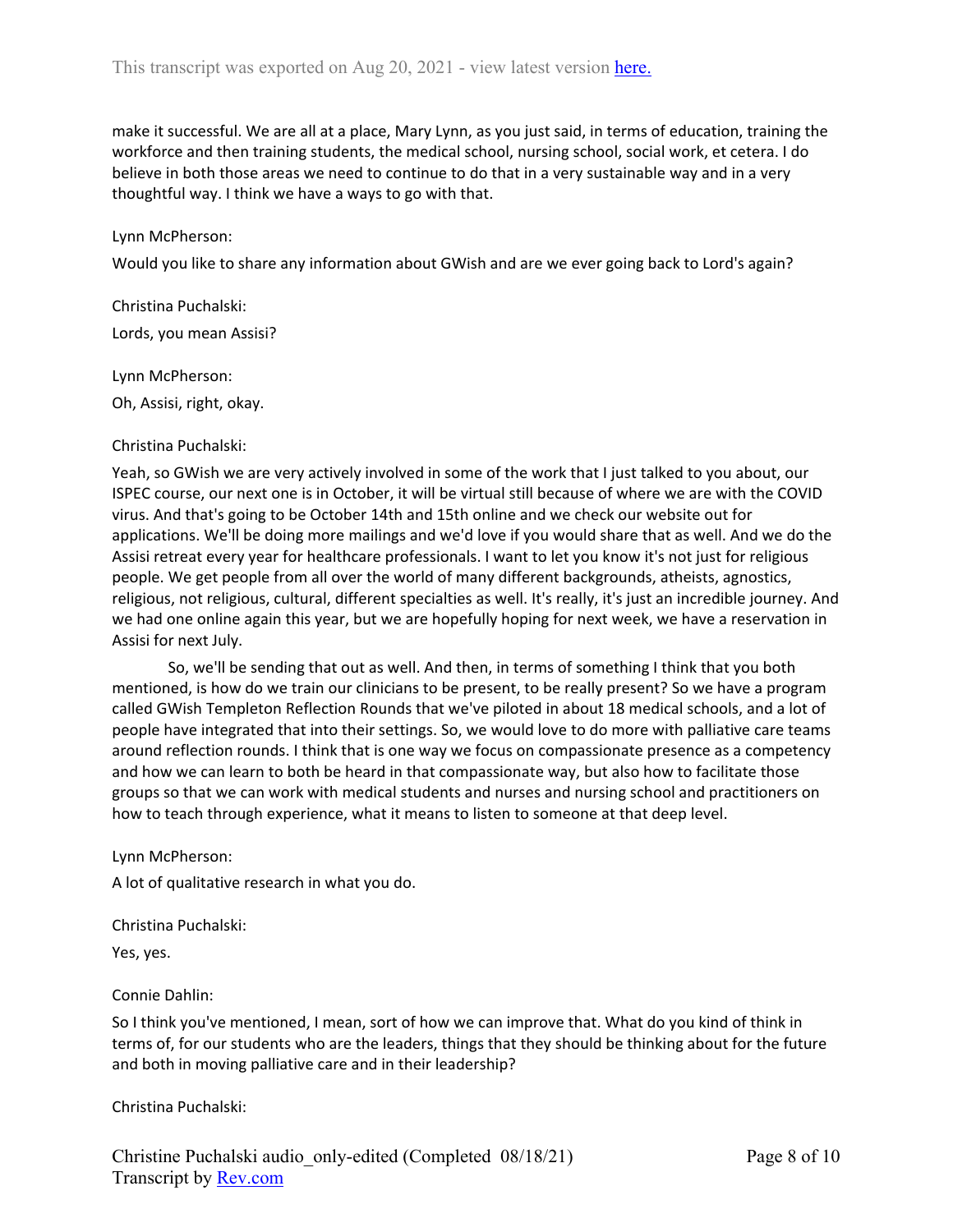I think what I would say to the future leaders is, and it depends, the leaders, what their expertise is, I think before we started recording that you told me that it's a pretty diverse student population that you're going to have in this doctoral program. We certainly always need input. And I'm always looking for policy leaders to teach us what it takes to create system change and culture change. It takes a long time, I think, to make it, even as we're thinking about generalist palliative care or around spiritual care, how do we have everybody within the system recognize that this is important and at some level change within themselves but create change in a system? And then, how do you make the policy leaders recognize that this is an important area? And again, within palliative care, there's been tremendous progress in that area. I think for those people that are inclined to do research, what does that look like?

What else is needed within palliative care in terms of research and in terms of making the case? Again, palliative care has done this since the nineties, the research work, so there's been incredible work. But what else is needed to tell the story from a research perspective? Communication. We're still struggling over the word palliative and there's always the is there a better way to speak about it? I love the word palliative. You know, to cloak someone, I think it just is a, to me, a wonderful description of what we do in palliative care. But as these future leaders are coming up, what do they think? What do they think are the major communication messages? What are some of the areas where we haven't reached?

What for example, in medical and nursing school we've made some progress, but not where any of us, I think, on this call think we should be. So in education, who are the educators in this group? And what will their contribution be to education in this area, both within palliative care and all its domains as well? And anything payment structures, again, that always is an ongoing conversation. Again, Diane Meier and her group at CAPC have done incredible work, but we're always struggling because I think the challenge to all of us, namely all the palliative care practitioners such as myself, but also spiritual care, is as we are moving to RVU's and other ways for financing, that becomes the predominant way to look at healthcare. And what happens when people are all of a sudden seeing patients in 10 minutes, right, or in five minutes? What are they going to attend to?

They're going to prioritize as to what's important in that visit. And what I see is so important spiritual care, for example, we want to make sure that spiritual distress is addressed and not seen as something that's not relevant. So, I look to the students in your program to think of ways to make sure that suffering and spiritual distress and existential distress is in the front of people's mind that palliative care is in the front. It's not optional. We need to think about creatively, how to have the principles that we've taught for say 50 minute or one hour visits. How can that happen in a 15 minute visit? That is the crucial issue in training generalist palliative care professionals. It is possible to do this in 15, 20 minutes. We just have to think strategically how to message that and how to say there is something that should never be unaddressed, and that is pain, emotional distress, spiritual distress, those are the things that should never be left unattended to regardless of how limited that visit may be.

### Lynn McPherson:

I just need to create a new course in the program and have you teach it basically.

Christina Puchalski:

Oh, happy to do that.

Lynn McPherson: Okay. Dr. Puchalski, thank you so much.